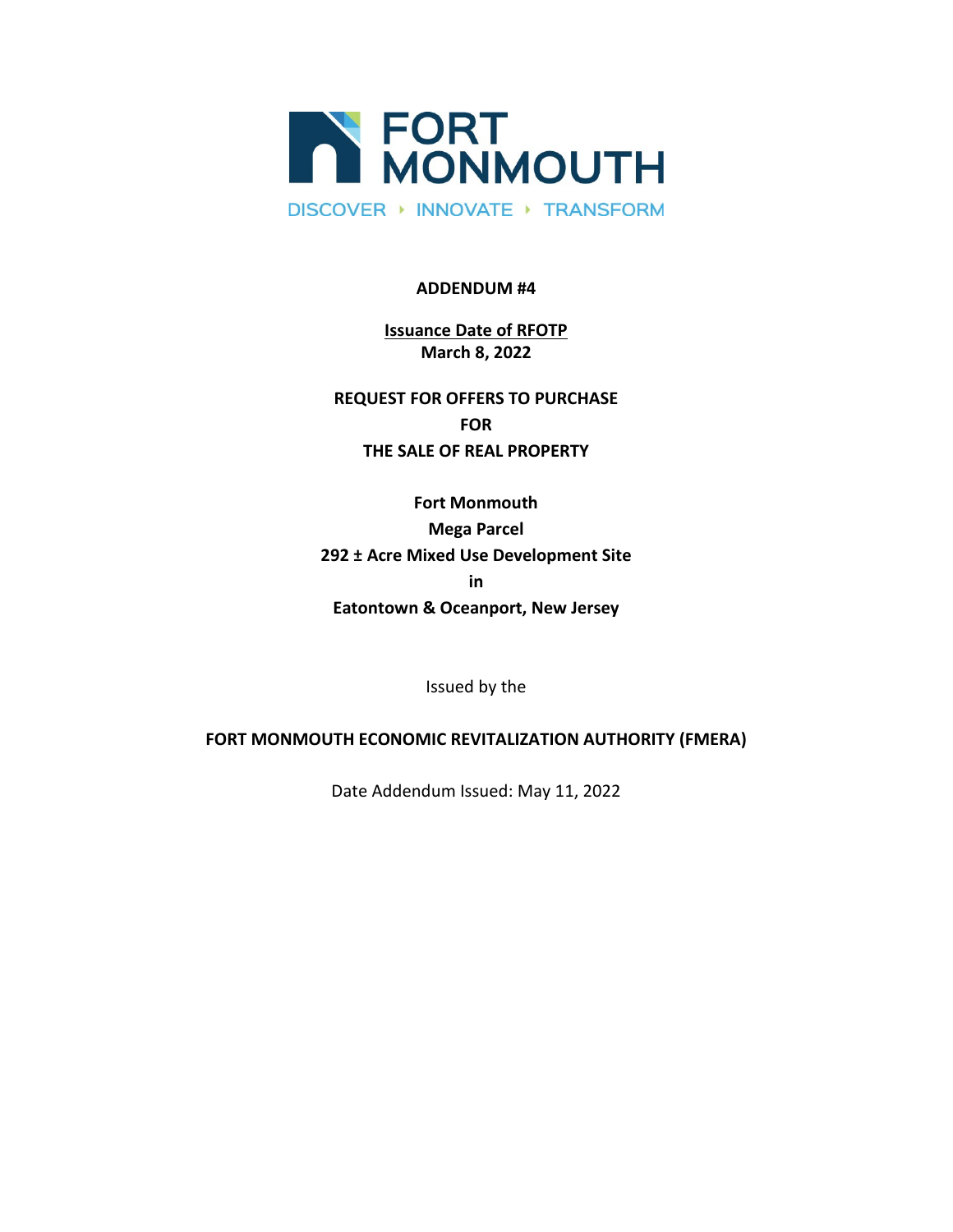### **Response to Question Submitted Online**

**Question:** Does the restriction for permanent structures on Greeley Field and Cowan Park preclude recreational improvements such as a playgrounds or outdoor sport fields?

**Answer:** Although no permanent structures may be erected, active recreation is a permitted use at Greely Field. Outdoor sports activities requiring temporary structures of any kind would only be permitted during active use and must be removed at the conclusion of the related event or activity. Playground equipment and permanent sport fields would not be permitted.

**Question:** Where can a map of the Fort-wide Trail System be found?

**Answer:** Potential Purchasers may review Section 3.0 of the [Fort Monmouth Reuse and Redevelopment](https://www.fortmonmouthnj.com/developer-information/reuse-and-redevelopment-plan/)  [Plan](https://www.fortmonmouthnj.com/developer-information/reuse-and-redevelopment-plan/) to review proposed multi-purpose trails. Potential Purchasers should be aware that this is conceptual only and has been modified based on existing and on-going development. Additional multi-purpose trail locations will be subject to connectivity with surrounding developments.

**Question:** Is the required 5% deposit of Purchase Price **inclusive** of the contributions for utility and infrastructure relocation, or is it calculated only on the base Purchase Price?

**Answer:** The deposit is 5% of the proposed Purchase Price only.

## **Revision to Section 1.6**

*The following paragraph has been added to the end of RFOTP Section 1.6.*

The Potential Purchaser shall also be required to provide an access easement to the sanitary sewer provider. At present, FMERA owns and operates the pump station; however, FMERA intends to transfer sewer operations to the Eatontown Sewerage Authority (ESA). An easement will be required for the maintenance of a sanitary sewer pump station (Building 1221), located adjacent to Dean Field (which is adjacent to the Expo Theater) near Avenue of Memories, west of Wilson Avenue. Land within the easement area will be transferred to the selected Potential Purchaser of the Mega Parcel. The existing pump station must remain in place until such time as it is replaced in coordination with the ESA and subject to the New Jersey Department of Environmental Protection standards, the Monmouth County right-ofway, and other guidance from ESA. All other utility obligations as reflected in RFOTP Section 1.6 shall remain the same.

## **Revision to Attachment #9 Utilities**

*Section Parcel B: Sewer is hereby revised, as reflected below.*